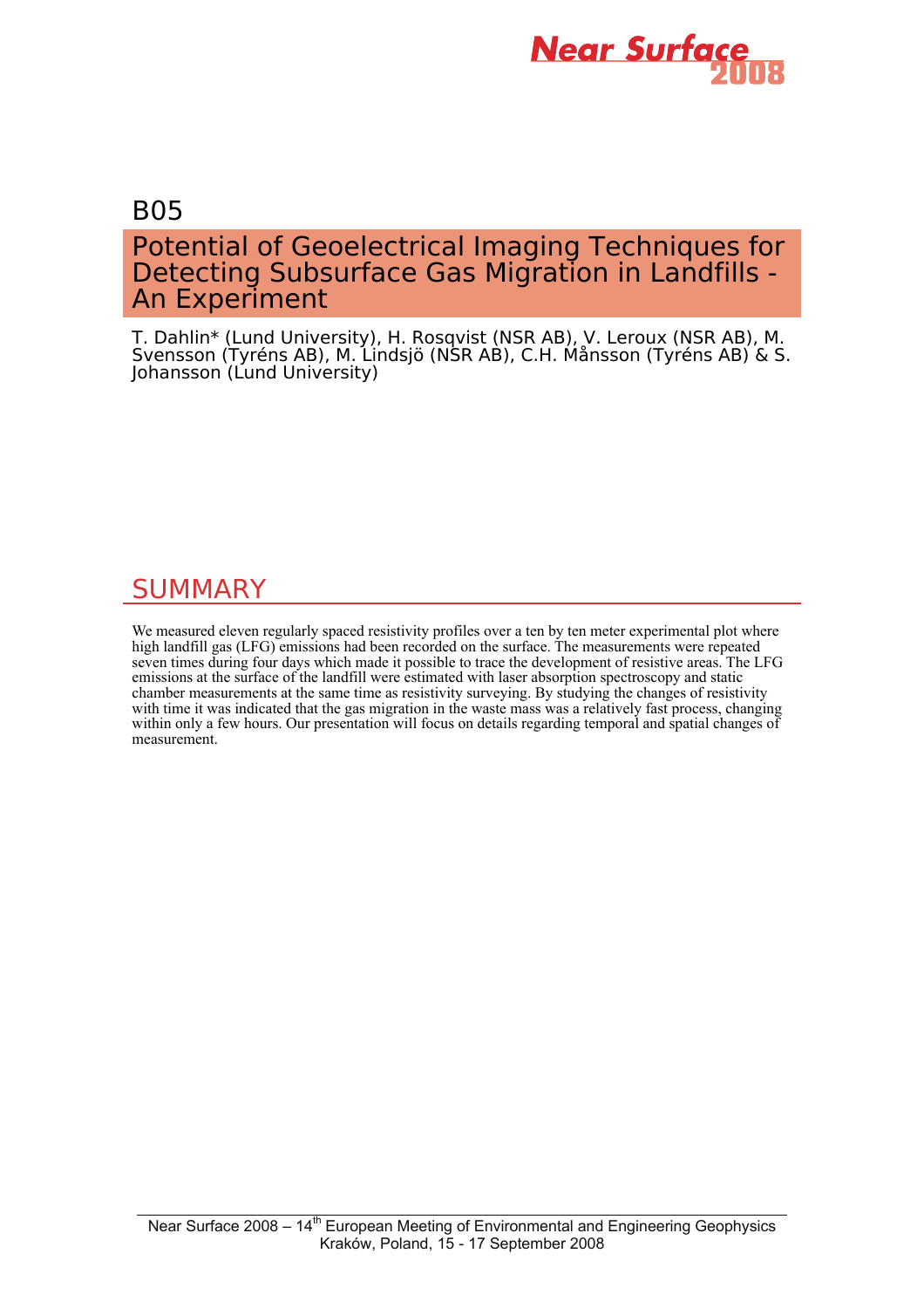

#### **Introduction: background and general considerations**

Growing concern regarding global climate changes over the last few years has pointed out the need to quantify the uncontrolled leaking of landfill gas (LFG) from landfills to the atmosphere. LFG consists of nearly 50% methane and 50% carbon dioxide. Both are strong greenhouse gases and landfills are estimated to account for a very significant part of all anthropogenic emission of methane (Chapin *et al.* 2002:343). Methane can be used for production of electricity and heating, and constitutes in that respect a valuable resource. Landfills release up to 60 %, or more of the total amount of methane produced into the atmosphere, depending on their age and the technology used. Therefore there is a need for more efficient recovery of methane at landfills and in that respect information about the distribution of LFG in space and time is essential. Due to differences in composition and degree of degradation in the waste, LFG is produced at different places and rates a landfill. Once it is generated it starts to move due to differences in pressure (advection or pressure flow) and to differences in concentration (diffusion). Gas production gives rise to transport from high-pressure to lower pressure areas. The pressure pattern inside the landfill is complicated, due to the number of parameters involved. The topsoil can be a barrier for gas transport, especially if it is wet, as well as the compacted horizons between layers deposited at different times. The atmospheric pressure changes in time, resulting in differences in the LFG release to the atmosphere. Rise of the groundwater level tends to push the gas towards the surface (Crawford & Smith 1985; O'Leary & Walsh 2002). The temperature should also be considered. Transport by advection is typically rapid and sequential and takes place where the gas permeability is high, that is, via the paths of least resistance. Diffusion is the exchange of gas molecules from high concentration areas to low concentration areas. Transport by diffusion is typically slower than advection and takes place continuously, also mainly via the paths of least resistance. As a consequence of its horizontal structure, LFG transport inside a landfill is expected to take place mainly horizontally, until the LFG eventually penetrates the soil cover and reaches the atmosphere. As discussed above, patterns of gas transport are difficult to predict a priori. Therefore, to optimise the LFG extraction systems in landfills the location of LFG wells is critical.

In recent years gas migration in landfills seems to have been detected by resistivity measurements at bioreactor landfills; local decreases in resistivity in places were recorded as well as local increases during experiments of recirculation of leachate in bioreactors (Rosqvist et al., 2005; Rosqvist et al., 2007). One plausible explanation for the resistivity increase is gas accumulation. Furthermore, the electrical resistivity in soils depends on porosity, water content and texture, as well as on ion content and temperature, and these parameters are also those controlling the material's permeability. It was concluded that resistivity imaging could possibly be a viable method to study gas migration in landfills.

### **Three-dimensional resistivity measurements and results**

The ABEM Lund Imaging System makes it possible to acquire 3-dimensional data sets efficiently as a series of parallel lines, than can be interpreted in the same 3-dimensional resistivity model with Res3Dinv©.

We measured eleven regularly spaced resistivity profiles with forward and reverse pole-dipole array over a ten by ten meter experimental plot where high LFG emissions had been recorded on the surface. The measurements were repeated seven times with time intervals varying from 6 hours to one week. The weather was rainy and the electrodes were kept in place along the time of the measurement. The results made it possible to trace the development of resistive areas.

The results were processed with  $\text{Res3Dinv}^{\odot}$  using the L1-norm, and differences between time steps were calculated between separately inverted 3D model to track changes in time. In addition time-lapse inversion was carried out with Res2Dinv©. Topography was included in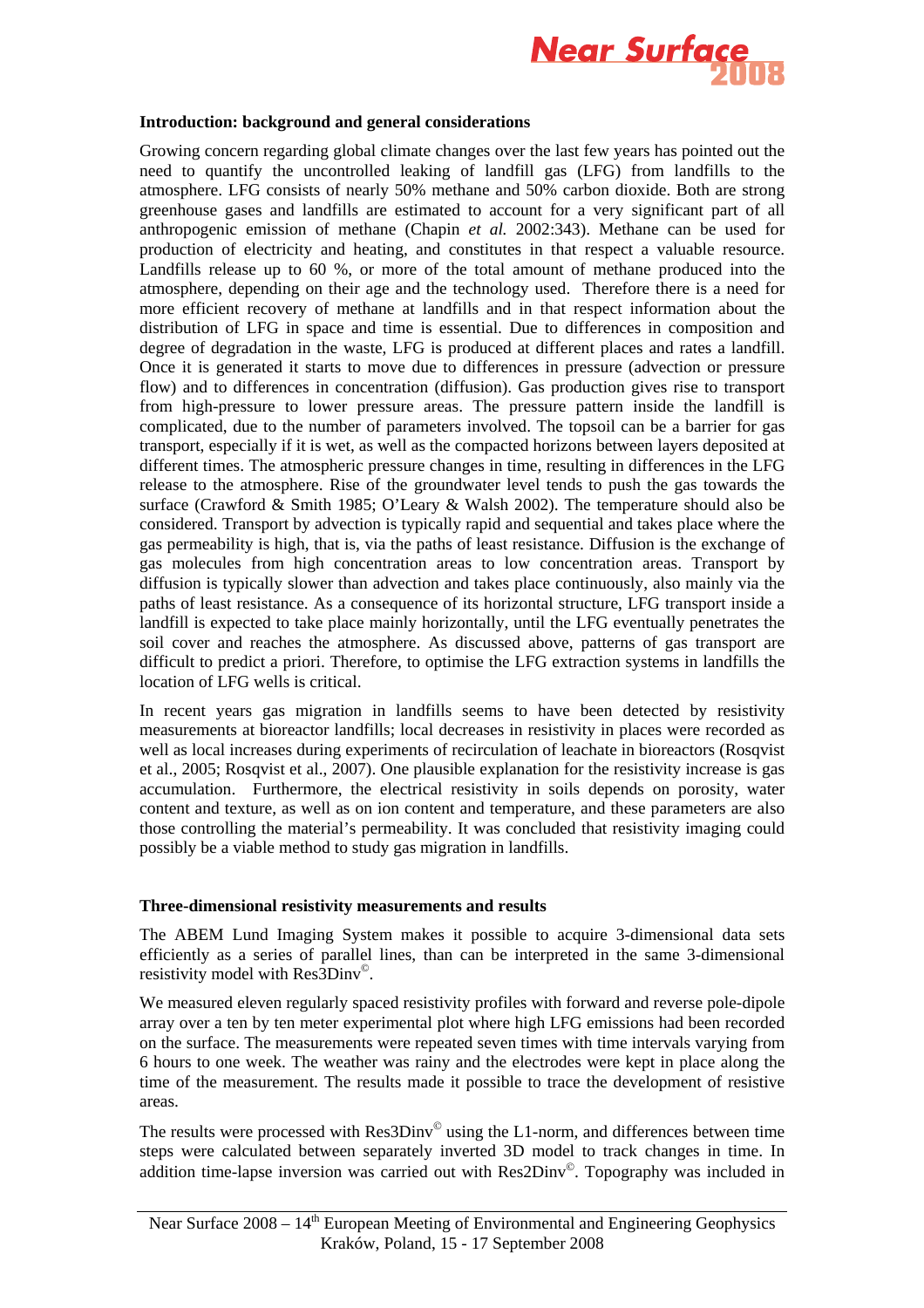

the inversion by means of using a distorted finite element grid. We present here some background measurements and some maps of the changes in resistivity. The changes in resistivity are all reported relatively to the first measurement (figure 1).



Interpreted resistivity for the first time step in the first layer

*Figure 1. Background measurements: interpreted resistivity map in the first interpreted layer.* 



## Interpreted resistivity changes between the third and the first time step

*Figure 2. Relative changes in the interpreted resistivity after 24 hours.*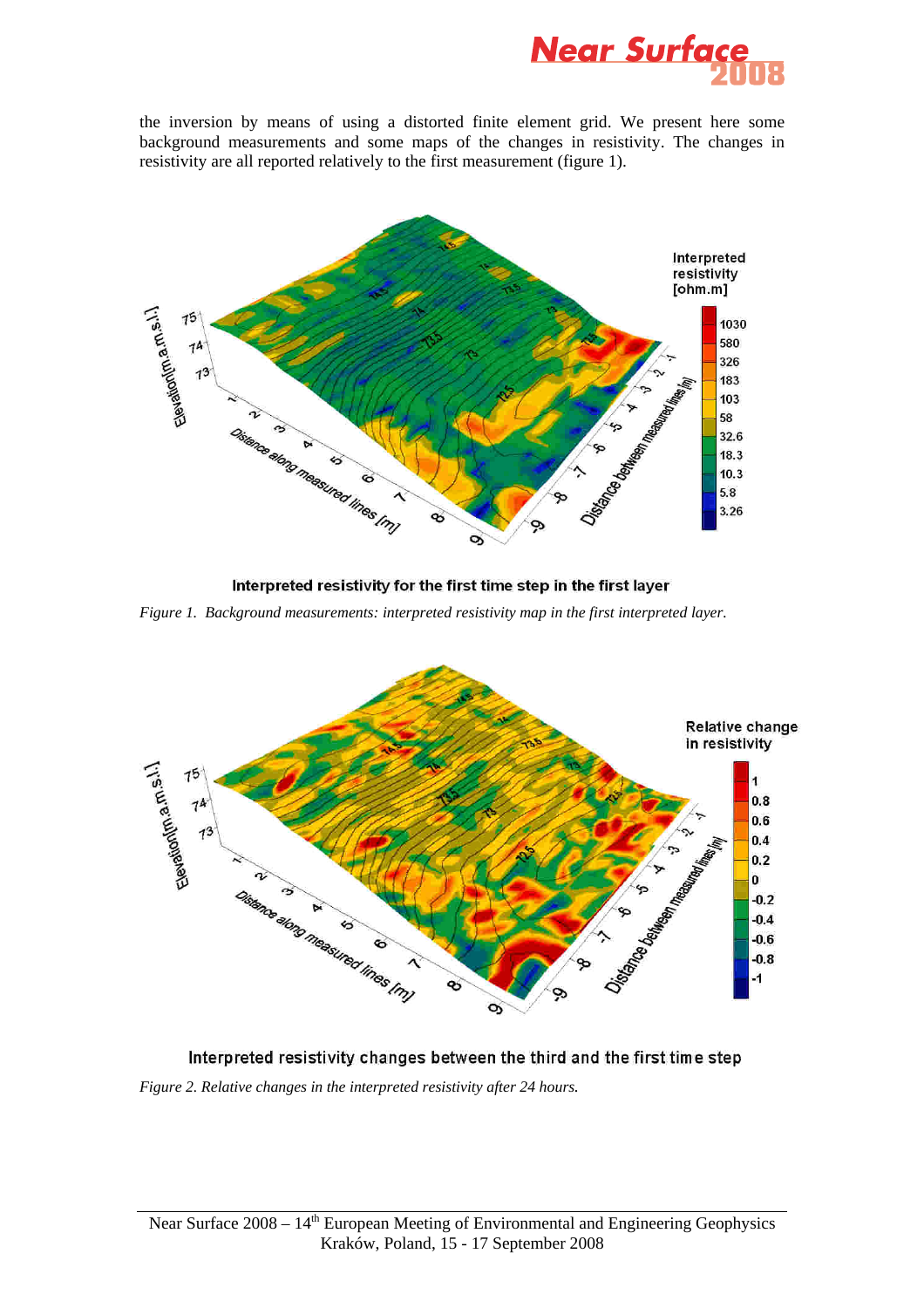



*Figure 3. Relative changes observed on line B after 6, 24 and 30 hours.* 

The studied area is located on a slope (approx. 20% in average) between two parts on the landfill, an upper part and a lower part. Since topography was included in the finite element model used in the inversion, the effect of it should be accounted for (see e.g. Mendoza and Dahlin 2008). The depth of investigation is limited by the short electrode spacing (1 m) and the length of the lines  $(10 \text{ m})$ . The figure 1 shows the resistivity in the first interpreted layer, together with the topography.

Relative changes in the interpreted resistivity with time were observed. We present here the results for the first layer after 24 hours (figure 3) and the results after 6, 24 and 30 hours on line B (figure 3).

Relatively rapid changes in resistivity are evident. They seem to be localised at the foot of the slope and to zones where it is steepest.

### **Relation to gas emissions**

The LFG emissions on the plot were estimated at the same time as resistivity with both laser absorption spectroscopy and static chambers measurements, and the results have been compared with the resistivity. These methods for estimating gas emissions do not yield exactly the same results: the first one is more sensitive to the gas flow and yields an average over time and surface, and the second one is more sensitive to concentration and yields an average over time very localized in space.

We have observed that some areas where the resistivity increases coincide with areas where emission of gas has been observed with either one of the methods, but the correlation has not been clearly established everywhere. It should, however, be noted that the other methods give results for the particular point of time when it was recorded which differs from each other and from the time of resistivity measurements, and since a very large temporal variation in release of LFG has been observed differences should be expected.

### **Further investigations**

Using 3D interpretation of resistivity measured along parallel lines and looking at changes with time we have been able to see some correlation of resistivity decrease with the localization of gas emissions at a landfill. Other possible explanations to the changes in resistivity are variations in moisture or in temperature, which may in turn to a significant extent be linked to gas emissions.

We project to repeat the same kind of resistivity measurements over a similar landfill area, together with measurement of gas emission, temperature and moisture in the soil. The goal is to see if similar changes can be observed and to be able to give a better assessment of their cause.